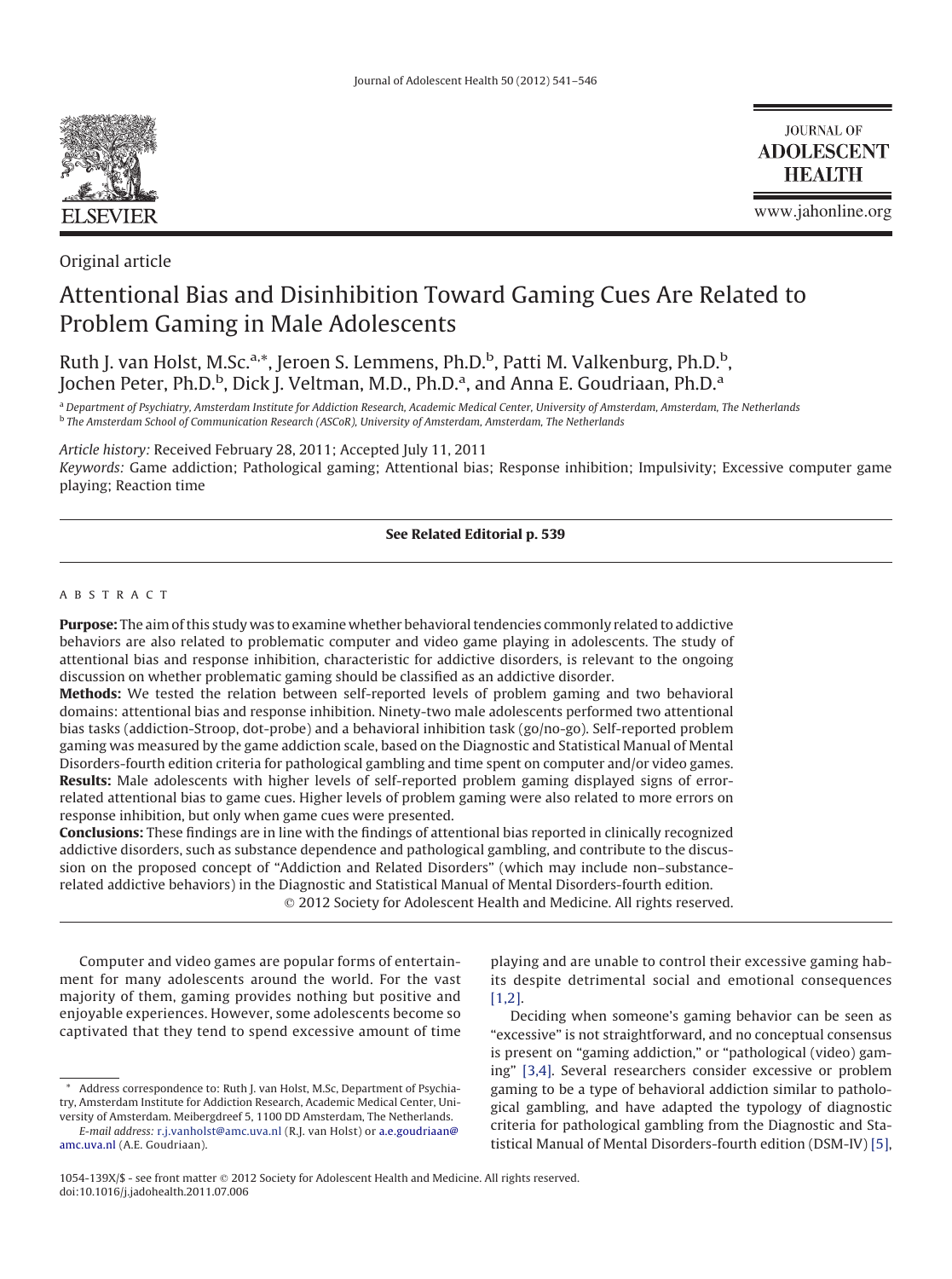so as to further explore and quantify the concept of problematic gaming [\[6,7\].](#page-4-3) Several studies have indicated that problematic computer game playing shares several diagnostic criteria with recognized addictive disorders, including craving, loss of control over gaming, withdrawal symptoms, preoccupation, and relapse [\[1,8,9\].](#page-4-0) As a result, some argue in favor of a unified concept of "Addiction and Related Disorders" spanning both substance and behavioral addictions, in the upcoming fifth edition of the DSM. However, although frequent gaming has been associated with improvement of performance on tasks measuring speeded visual and attentional abilities [\[10,11\]](#page-4-4) in which responses have to be made as fast as possible, neurocognitive performance decrements have been found in substance-dependent persons and pathological gamblers [\[12,13\].](#page-4-5) Considering the similarities in symptoms between recognized addictive behaviors and problematic gaming, the purpose of the present study is to investigate whether behavioral aspects commonly associated with addictions are consistent with those observed in problematic gaming. Clarifying whether problematic gamers display behavioral tendencies as consistently found in addiction disorders will contribute to the ongoing discussion on comparability with other non– substance-related addictive disorders.

It is well known that persons with an addictive disorder automatically allocate attention to addiction cues in the environment, a process referred to as attentional bias [\[14\].](#page-5-0) Attentional bias for addiction cues is thought to result from acquired motivational and attention-grabbing properties of these cues because of the sensitization of the motivational system in the brain [\[15\].](#page-5-1) Using attentional bias tests, such as the addiction-Stroop task [\[16\]](#page-5-2) or the dot-probe task [\[17\],](#page-5-3) evidence of attentional bias toward addiction-related stimuli has been found in a variety of addictive disorders [\[18 –20\].](#page-5-4) To date, three studies have investigated the role of attentional bias in problematic adult gamers. In the first study, responsiveness to game-related cues in excessive (22.5 hr/wk) and occasional (1.25 hr/wk) game players was examined [\[21\].](#page-5-5) Electroencephalogram analyses of excessive players indicated that they were significantly more sensitive to game-related cues than occasional players. A functional magnetic resonance imaging study on cue-reactivity in problematic gamers indicated that neural substrates of cue-induced craving among problem gamers resembled the cue-induced craving in substance dependence [\[22\].](#page-5-6) A behavioral study on attentional bias in frequent and infrequent World of Warcraft (WoW) players reported enhanced attention to WoW words and faster response times in frequent WoW players compared with infrequent players [\[23\].](#page-5-7)

These findings strengthen the notion that similar cognitive processes such as enhanced attention to addiction-related cues implicated in other addictive disorders might also present in adults who display signs of problematic gaming. However, it is unclear whether these processes are also present in younger individuals, that is, problematic adolescent gamers. In addition, because attentional bias has been related to relapse in addictive behaviors [\[24,25\],](#page-5-8) and problematic game playing usually starts during adolescence [\[26\],](#page-5-9) it is essential to know whether attentional bias is already present in this age group.

A second behavioral domain associated with addictive disorders is diminished self-regulation, as manifested in a diminished ability to withhold motor responses (e.g., responding with a button press when a stop signal is given) [\[13,27\].](#page-5-10) Using tasks, such as the go/no-go task [\[28\]](#page-5-11) or stop signal task [\[29\],](#page-5-12) diminished response inhibition has been found in addictive behaviors [\[30 –](#page-5-13)

[32\].](#page-5-13) One study reported diminished response inhibition in adult gamers compared with less frequent gamers [\[23\].](#page-5-7) To our knowledge, studies examining response inhibition in adolescent gamers have not been published.

Therefore, the purpose of the current study was to investigate the relation between (a) attentional bias and (b) response inhibition and the continuum of problematic gaming in adolescents. If these behavioral patterns, which are commonly associated with addictive disorders, are also related to problem gaming levels, this could provide evidence that underlying cognitiveemotional processes of addictive disorders are also relevant for problem gaming, adding to the discussion on the conceptualization of problem gaming as an addictive disorder.

For clarity, we will use the term "level of problem gaming" in the remainder of the article to indicate that we measured gaming problems on a continuous scale. We investigated whether performance on attentional bias and response inhibition tasks was associated with participants' level of problem gaming, as measured with the game addiction scale for adolescents developed by Lemmens et al [\[7\].](#page-4-6) Based on previous studies in adult gamers [\[21–23\],](#page-5-5) we hypothesized that a positive relation between scores on the game addiction scale and attentional bias for game cues in adolescent gamers would be present. We also hypothesized that higher problem gaming levels would be associated with more errors on response inhibition in adolescent gamers, based on evidence of diminished response inhibition in addictive disorders [\[13,27\].](#page-5-10)

### **Participants**

We recruited a sample of adolescents from six different Dutch high schools, from a larger study investigating gaming [\[7\].](#page-4-6) Their age ranged from 12 to 17 years (mean  $= 15.1$  years, SD  $= 1.27$ ). To ensure that sufficient regular and heavy gamers would be included in the current study, only male participants who had engaged in some form of video gaming in the month before the current study were invited to volunteer. Male adolescents were included because they are more likely to play games excessively and are more prone to experience negative consequences because of their gaming behavior [\[9,33,34\].](#page-4-7) When the participants in the current study were compared with the nonparticipating male adolescent gamers from the aforementioned survey, it was found that our sample of volunteers spent more time on computer or video games (*t* [349] =  $-6.09, p < .001$ ), and they showed higher levels of problematic gaming as measured by the game addiction scale described later in the text  $(t[349] = -7.64$ .  $p < .001$ ). No significant differences in age were found between the samples. This indicates that––as expected–– our participants overall were heavier gamers who showed relatively more signs of problem gaming compared with a general sample of Dutch adolescent game-playing boys [\[7\].](#page-4-6) This study was approved by the ethical review board of the University of Amsterdam. Before participation, we obtained informed consent from participants, their parents, and their schools.

# **Procedure**

During school hours, participants were taken in pairs to an empty classroom where they were each seated behind a laptop, facing away from each other. For each test, separate verbal instructions were given, and practice trials were included. All tests were run on a laptop and were developed using E-Prime [\[35\].](#page-5-14) The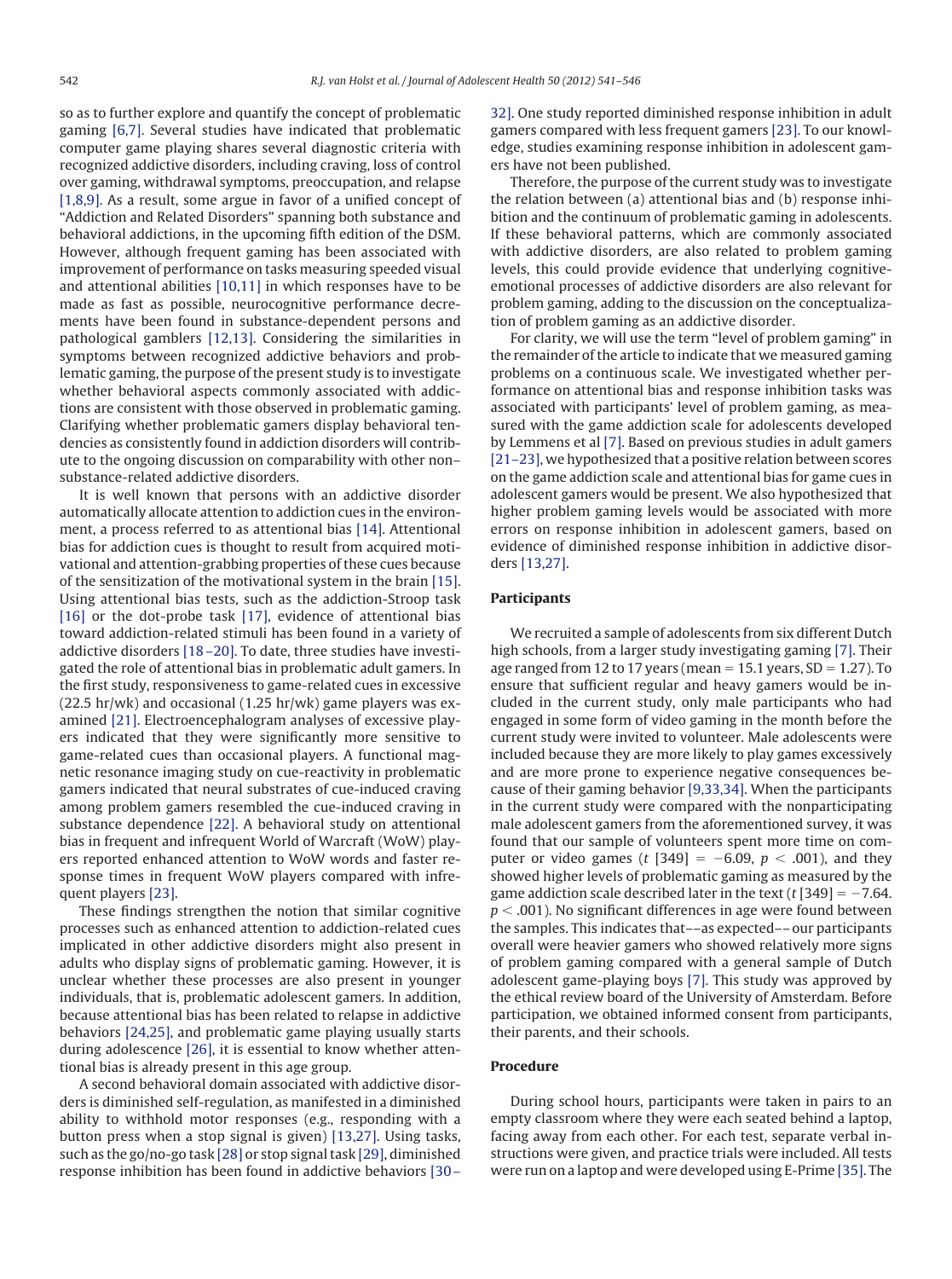<span id="page-2-0"></span>

| Table 1                                                                            |
|------------------------------------------------------------------------------------|
| Mean differences in time spent on games, attentional bias, and response inhibition |

| Subgroups of<br>three problematic | Game<br>addiction* | Age   | Time<br>$Hr$ /wk | Attentional bias tasks        |                   |                                     |                               |                             |                                 |                   | Response inhibition<br>task                       |                                            |
|-----------------------------------|--------------------|-------|------------------|-------------------------------|-------------------|-------------------------------------|-------------------------------|-----------------------------|---------------------------------|-------------------|---------------------------------------------------|--------------------------------------------|
| gaming levels                     |                    |       | Games*           | Dot-probe<br>Addiction-stroop |                   |                                     |                               |                             |                                 |                   | Go/No-go                                          |                                            |
|                                   |                    |       |                  | <b>General RT</b><br>(msec)   | RT-bias<br>(msec) | Errors on<br>animation<br>pictures* | Errors on<br>game<br>pictures | Errors on<br>game<br>words* | Errors on<br>animation<br>words | RT-bias<br>(msec) | <b>Basic</b><br>condition<br>inhibition<br>errors | Game<br>condition<br>inhibition<br>errors* |
| Low $(N = 31)$                    |                    |       |                  |                               |                   |                                     |                               |                             |                                 |                   |                                                   |                                            |
| M                                 | 1.38               | 14.09 | 7.25             | 330.41                        | $-.84$            | 1.61                                | 2.00                          | $-1.11$                     | 4.90                            | 5.50              | 6.43                                              | 5.74                                       |
| <b>SD</b>                         | .27                | .32   | 7.19             | 40.67                         | 12.31             | 1.71                                | 2.29                          | 2.98                        | 3.34                            | 55.55             | 4.52                                              | 3.24                                       |
| Medium $(N = 31)$                 |                    |       |                  |                               |                   |                                     |                               |                             |                                 |                   |                                                   |                                            |
| M                                 | 2.04               | 15.43 | 14.22            | 321.72                        | .99               | 2.38                                | 1.90                          | .17                         | 5.28                            | 4.14              | 7.62                                              | 6.63                                       |
| <b>SD</b>                         | .15                | 1.35  | 8.58             | 32.39                         | 14.05             | 2.40                                | 1.68                          | 3.55                        | 3.41                            | 43.85             | 4.76                                              | 3.97                                       |
| High $(N = 30)$                   |                    |       |                  |                               |                   |                                     |                               |                             |                                 |                   |                                                   |                                            |
| M                                 | 2.71               | 14.97 | 22.17            | 313.91                        | $-.99$            | 3.25                                | 3.09                          | .37                         | 6.47                            | $-7.48$           | 7.58                                              | 7.35                                       |
| <b>SD</b>                         | .28                | 1.43  | 16.15            | 26.41                         | 10.87             | 2.27                                | 2.84                          | 3.20                        | 3.03                            | 51.06             | 4.69                                              | 3.70                                       |
| Total $(N = 92)$                  |                    |       |                  |                               |                   |                                     |                               |                             |                                 |                   |                                                   |                                            |
| M                                 | 2.12               | 15.06 | 14.47            | 322.10                        | $-.27$            | 2.42                                | 2.35                          | $-.19$                      | 5.54                            | .65               | 7.20                                              | 6.56                                       |
| <b>SD</b>                         | .56                | 1.40  | 12.72            | 34.05                         | 12.39             | 2.22                                | 2.38                          | 3.29                        | 3.30                            | 50.31             | 4.69                                              | 3.67                                       |

 $Errors = incorrect responses$  to neutral cues and game cues;  $RT-bias = mean$  difference in reaction times between neutral cues and game cues.

 $*$  A significant correlation of at least  $p < .05$  between pathological gaming scores and the dependent measure.

order of tests was counterbalanced between pairs of participants. When both participants had completed all three tests, they were asked to fill out a paper-and-pencil questionnaire. This questionnaire contained a scale to measure problematic gaming (i.e., game addiction scale) [\[7\],](#page-4-6) and items on time spent playing games in the 6 months before the study.

# **Self-Report Measures**

# *Game addiction scale*

To measure respondents' level of problematic gaming, we used the 21-item *game addiction scale* [\[7\],](#page-4-6) based on DSM-IVcriteria for pathological gambling as previously adapted by Griffiths [\[6\].](#page-4-3) This scale included three items for each of the seven underlying criteria of pathological gaming: *Salience, Tolerance*, *Mood modification*, *Relapse, Withdrawal*, *Conflict*, and *Problems*. Every item was preceded by the statement: "During the last six months, how often . . . ." Players rated all items on a fivepoint scale: 1 (*never*), 2 (*rarely*), 3 (*sometimes*), 4 (*often*), 5 (*very often*). This 21-item scale showed good reliability with a Cronbach's alpha of .89. Total scores ranged from 21 to 105, with scores per item from 1 to 5. To facilitate the interpretation of the scores on this scale, we report individual mean scores (i.e., total scores divided by 21 [the total number of items]). Thus, scores of the game addiction scale in [Table 1](#page-2-0) could range from 1 to 5.

Because it is increasingly believed that mental and behavioral disorders can best be understood as points along a continuum [\[36\],](#page-5-15) we conceptualized problematic gaming as a continuum, instead of using an arbitrary cut-off point to distinguish problem gamers from "normal" gamers. To be able to indicate the distribution in scores within the sample, we also created three groups based on the 33rd and 67th percentiles of the self-report game addiction scale: low problem gaming scores ( $N = 31$ ), medium problem gaming scores ( $N = 31$ ), and high problem gaming scores ( $N = 30$ ).

# *Time spent on games*

We measured weekly time spent on computer and video games by multiplying the number of days per week indicated by the participants by the number of hours per day indicated by participants as spent on specific platforms (i.e., personal computers, consoles, handheld gaming devices).

# **Attentional Bias Measures**

# *Dot-probe task*

A game picture and a matched neutral animation picture were simultaneously presented, left and right of a fixation point  $("+")$  in the middle of a computer screen [\[17\].](#page-5-3) Participants followed the on-screen instructions to focus on this fixation point. After 10 neutral practice trial runs with feedback, they were presented with the actual task. Each of the 50 pairs of pictures was shown twice (once left and once right of the fixation point). The order in which the pairs were shown was randomized across participants. Pictures appeared for 500 ms after which they disappeared, revealing a small rectangular probe behind one of the pictures for 200 ms. Participants were instructed to press the left key (Z-key on the keyboard) when the probe appeared left, and to press the right key (M-key on the keyboard) when the probe appeared right.

The game pictures were all in-game screenshots from 18 console and computer games that were selected according to the most popular titles among adolescent boys, as reported in the survey of a previous study [\[7\]](#page-4-6) from which participants were recruited (e.g., Call of Duty, Counter-Strike, WoW). Neutral pictures consisted of animated cartoons from popular film and television characters, not present in any computer or video games. All pictures were pretested for salience in a group of undergraduate students who engaged in video gaming regularly, after which outliers in attractiveness or pictures associated with gaming were removed.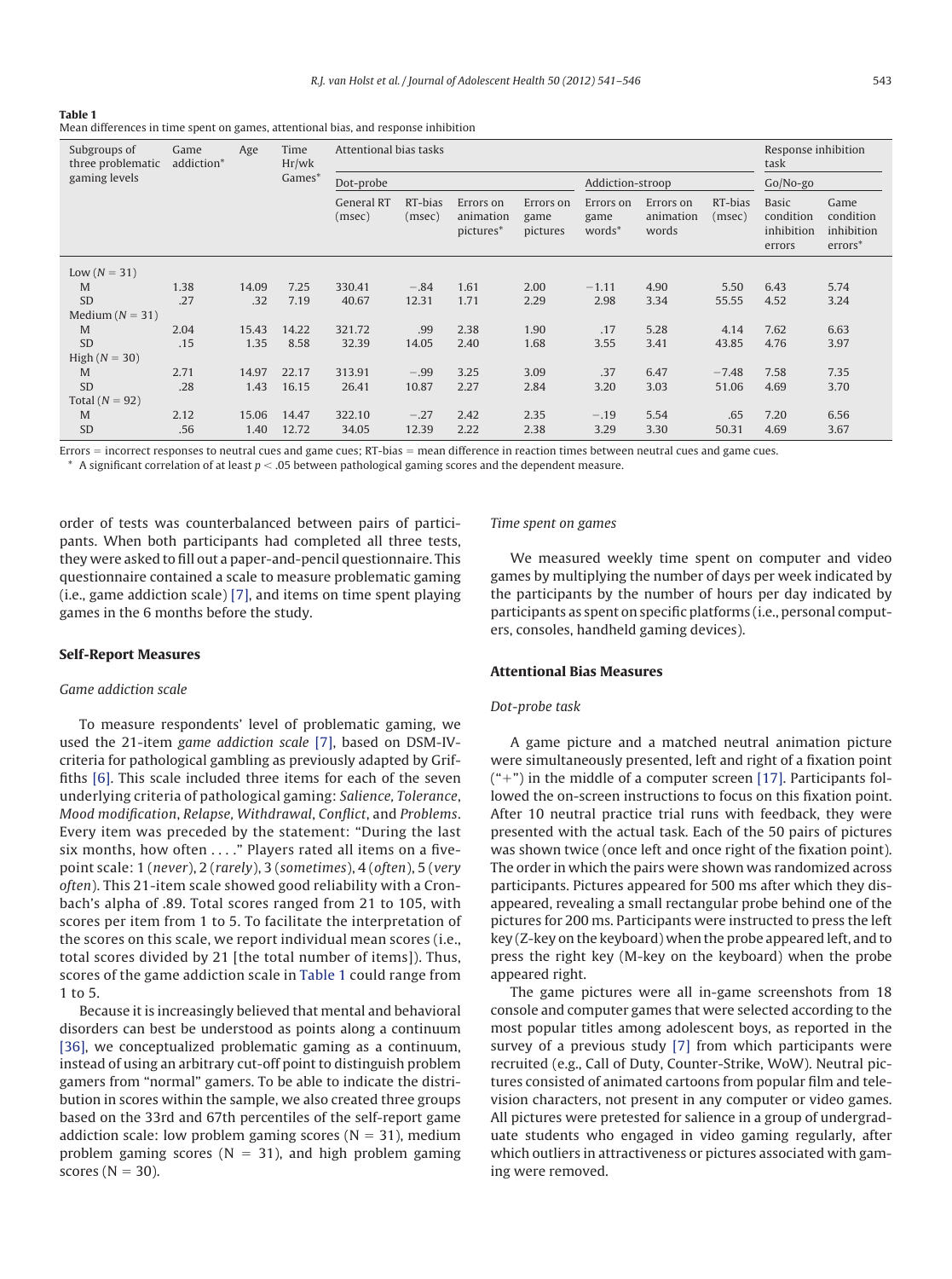The dependent measures of attentional bias for game cues were as follows: (1) reaction time bias (RT-bias) and (2) error bias. RT-bias refers to faster responses to probes that follow game pictures than to those that follow (neutral) animation pictures. This RT-bias was calculated by subtracting RTs to probes behind game pictures from RTs to probes that appeared behind animation pictures. A positive score indicates a tendency to react faster to probes that appear at the location of the game pictures compared with probes at the location of the animation pictures, thereby inferring attentional bias. The error bias was measured by the number of erroneous responses toward probes behind animation pictures (i.e., responding toward the location of the game picture, when the probe was presented behind the animation picture).

# *Addiction-stroop task*

We used a modified version of the addiction-Stroop task [\[16\].](#page-5-2) Thirty-four words were successively presented on a screen. Participants were asked to indicate the font-color of the presented word. They pressed "1" for green, "2" for red, and "3" for blue. All 34 words were randomly presented three times, each time in a different font color. We used 17 game-related words and 17 non– gaming-related words that were matched on word length and phonetic structure. For instance, we matched *Warcraft* with *Worldcup,* and *Multiplayer* with *Mediaplayer*. After each font color selection, participants received feedback on their response correctness, total percentage of correct responses, and RT.

Attentional bias was inferred in two ways: (1) RT-bias and (2) number of errors during game-related words. RT-bias was measured by calculating the RT to game-related words minus the RT to movie-related words. A positive score on RT-bias indicates slower response times to game-related words compared with movie-related words, thereby indicating attentional bias [\[16\].](#page-5-2) The number of errors to game-related words reflects the attentional bias due to heightened attention to processing the semantic content of game-related words, which results in higher error rates.

#### **Response Inhibition Measure**

# *Go/no-go task*

Our go/no-go task consisted of two conditions, a basic motor inhibition condition and a game condition, measuring inhibition to game cues. In the basic condition, participants were presented with 120 pictures of animals and 40 pictures of humans. They were asked to press the spacebar as fast as possible only when presented with a picture of an animal. All pictures appeared for 800 ms and were semi-randomized, so as to prevent two consecutive no-go pictures.

In the game condition, 120 pictures of cars and 40 pictures related to games were presented. Participants were instructed to press the spacebar as fast as possible when confronted with a picture displaying a car, and to withhold a response when a picture of a game was displayed. No pictures of race cars, race games, or other game-pictures displaying cars were used. The dependent measures of basic and game-related response inhibition were the number of responses to no-go pictures during the basic and the game condition. More errors (i.e., responding to no-go pictures) indicated more disinhibition [\[28\].](#page-5-11)

# **Statistical Analysis**

Any responses  $<$ 100 ms and individual scores larger than three standard deviations above or below the overall mean of a particular dependent measure were considered outliers and were removed from further analysis [\[37\].](#page-5-16) Individual mean RTs were based solely on correct responses. We examined the Spearman correlation between individual mean scores on the game addiction scale and measures of attentional bias and response inhibition (all tested two-sided,  $p < .05$ ). All analyses were performed using SPSS 16 [\[38\].](#page-5-17)

# **Results**

#### *Descriptive results*

Individual mean scores on the addiction gaming scale ranged from 1.00 through 3.43 (mean  $= 2.12$ , *SD*  $= .56$ ). For display purposes, using the 33rd and 67th percentiles as the cut-off points, we divided participants into three groups as follows: low problem gamers (mean range:  $1.00-1.86$ ,  $N = 31$ ), medium problem gamers (mean range:  $1.86 - 2.33$ ,  $N = 31$ ), and high problem gamers (mean range: 2.33–3.43,  $N = 30$ ) [\(Table 1\)](#page-2-0). There was no significant correlation between the addiction gaming scale score and age, and no age differences between the three groups were present. Participants' weekly time on computer and video games ranged from 10 minutes to 54 hours (mean  $= 14.47$ ,  $SD = 12.72$ ). As expected, time spent on games correlated with the scores on the addiction gaming scale ( $r = .49$ ,  $p < .001$ ; see [Table 1\)](#page-2-0).

#### *Dot-probe results*

The mean overall RT to all probes (the animation and game probes aggregated) was 322 ms (see [Table 1\)](#page-2-0). The correlation between participants' game addiction scores and RT-bias was not significant ( $r = .03$ ,  $p =$  not significant). There was, however, a significant correlation between game addiction scores and type of errors: more errors were made toward the location of gaming pictures when the probe appeared behind the animation pictures ( $r = .25$ ,  $p = .03$ ), indicating an attentional bias toward the game pictures among players with higher levels of problem gaming.

# *Addiction-stroop results*

One participant was removed from analysis because of a high number of errors resulting because of color blindness. Participants' game addiction scores were significantly correlated with amount of errors for game-related words ( $r = .23$ ,  $p < .05$ ). We found no correlation between the game addiction scores and RT-bias of the participants ( $r = .00$ ,  $p =$  not significant).

# *Go/no-go results*

Data from two participants were removed as outliers with 48 and 50 counts of failed inhibition ( $>$  3 SDs from the mean). In the basic condition (go animals, no-go humans), participants' mean game addiction scores were not significantly correlated with the number of failed no-go trials ( $r = .16$ ,  $p =$  not significant). However, in the game condition (go cars, no-go games), participants'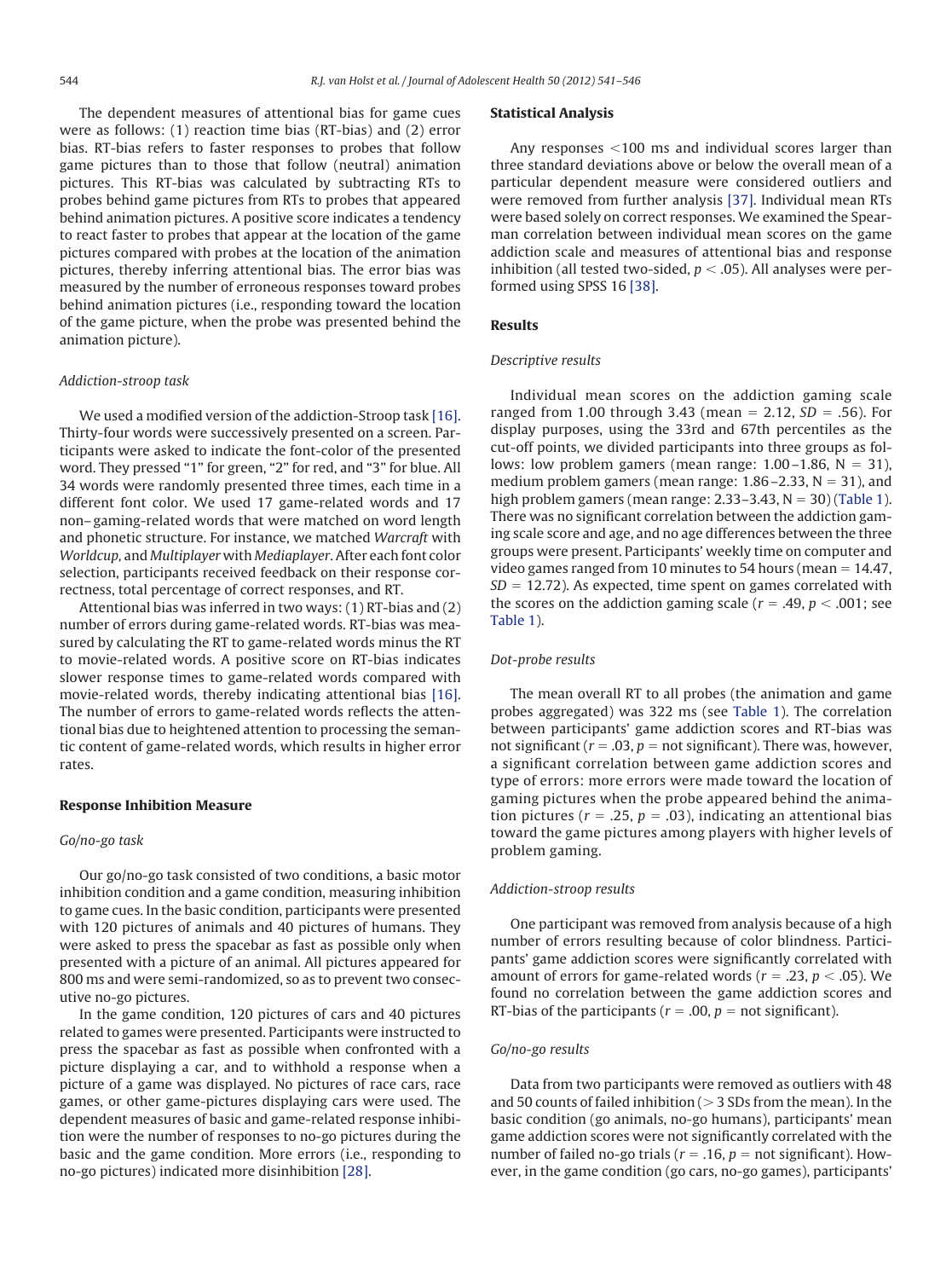game addiction scores were significantly correlated with the number of failed no-go trials ( $r = .27$ ,  $p < .01$ ; see [Table 1\)](#page-2-0).

# **Discussion**

This study investigated whether attentional bias and response inhibition are related to levels of problem gaming in adolescents, so as to discover whether behavioral patterns commonly associated with addictive disorders are also related to levels of problem gaming.

We hypothesized to find a positive correlation between level of gaming problems and gaming-related attentional bias and we found mixed evidence for this. We did not find an association between RT-bias and self-reported levels of problem gaming in the dot-probe task and in the Stroop task. We did find a positive relation between self-reported levels of problem gaming and error-bias to game picture locations in the dot-probe task. This error bias toward the location of the gaming picture is indicative of attentional bias toward game pictures. Congruently, higher levels of problem gaming were related to higher number of errors in the game condition in the Stroop task. This suggests preoccupation with addiction-related information, which compromises correct color naming, thereby indicating attentional bias [\[16\].](#page-5-2)

We also hypothesized that higher scores on the game addiction scale would be related to diminished inhibition (higher number of commission errors in the go/no-go task) [\[13,27\].](#page-5-10) Interestingly, we found a relation between commission errors and levels of problem gaming during the gaming go/no-go condition, but not during the neutral go/no-go condition (basic inhibition). Thus, in an inhibition task encompassing gaming cues, disinhibition toward gaming pictures is related to higher levels of gaming problems in adolescent boys. In real life, these findings could imply that, because of their preoccupation with game-related cues, gamers with higher levels of problem gaming may have more difficulty restraining from starting a game when they should be doing other things on their personal computer, or disengaging from a gaming session once started. Impulsivity is a behavioral feature that plays an important role in the development of addictive disorders. Several addiction models have postulated that engaging in addictive behaviors results in an imbalance of enhanced appetitive processes (attentional bias toward addiction cues) and weaker executive control over these appetitive processes, thereby leading to loss of control over addictive behavior [\[39\].](#page-5-18)

Contrary to previous studies in adults on attentional bias in problem gaming where a division in groups was made [\[21,22\]](#page-5-5) between "game addicts" and "non-addicts," we focused on a continuum of self-reported problem gaming. Our sample differed from previous studies in age and history of problematic gaming [\[21–23\],](#page-5-5) but we obtained similar results of increased attention toward game-related stimuli in adolescent participants. Thus, attentional bias toward game cues can also be found in subclinical adolescent gamers. Longitudinal studies are needed to investigate the causal role of attentional bias in the development of problematic gaming.

We used computerized behavioral tasks that are effective in determining attentional bias in addictive disorders [\[14,19,20\].](#page-5-0) Contrary to the findings in these studies, RT-bias to game cues showed no significant correlation with levels of problem gaming. This may be related to floor effects because our participants responded very fast compared with RTs usually encountered in

adult substance-dependent samples [\[17\].](#page-5-3) In addition, all our behavioral tasks required actions that are strongly related to computer and video game skills. Several studies have shown that computer games can improve players' abilities related to motor skills and selective attention [\[10,11\],](#page-4-4) and this may have confounded the RT-related dependent measures.

A limitation of our study is that we tested a convenience sample of adolescents in which we could not control for the games played by our participants. Differential relevance of certain game-related stimuli may thus have reduced sensitivity to identify attentional bias. In addition, we cannot ignore the fact that our results were influenced by an interaction with individual characteristics such as stage of brain maturation and cognitive capacity, aspects that can play a role in attentional bias and response inhibition measures [\[39\].](#page-5-18) Furthermore, our study used self-report data, which carry the risk of response bias, such as under-reporting of problems [\[40\].](#page-5-19)

In conclusion, self-reported levels of problem gaming in adolescent gamers are associated with error-related attentional bias for game cues and diminished gaming-related inhibition. This indicates that behavioral patterns commonly associated with addictive disorders are also related to problem gaming. Thus, our findings suggest that given the presence of attentional bias, problem gaming has similarities to substance dependence and pathological gambling with regard to underlying cognitive-motivational mechanisms. This may provide an argument to consider the classification of problem gaming alongside pathological gambling. However, similarities in attentional bias only provide evidence regarding one aspect relating to addictive disorders, and evidence from epidemiological, neuroimaging, and treatment studies should also be included in this debate.

Future research should establish in what way attentional bias is related to the development of problematic gaming, and whether it can be used as a vulnerability marker for the course of problematic gaming.

#### <span id="page-4-0"></span>**References**

- [1] Charlton JP, Danforth IDW. Distinguishing addiction and high engagement in the context of online game playing. Comput Hum Behav 2007; 23:1531– 48.
- [2] Grüsser SM, Thalemann R, Griffiths MD. Excessive computer game playing: Evidence for addiction and aggression? Cyberpsychol Behav 2007;10:  $290 - 2.$
- <span id="page-4-1"></span>[3] Wood RTA. Problems with the concept of video game "Addiction": Some case study examples. In J Ment Health Add 2008;6:169 –78.
- <span id="page-4-2"></span>[4] Griffiths MD. Videogame addiction: Further thoughts and observations. In J Ment Health Add 2008;6:182–5.
- <span id="page-4-3"></span>[5] American Psychiatric Association. Diagnostic and Statistical Manual of Mental Disorders, 4th edition. Washington, DC: American Psychiatric Association, 2000.
- <span id="page-4-6"></span>[6] Griffiths MDA. "Components" model of addiction within a biopsychosocial framework. J Subst Use 2005;10:191–7.
- [7] Lemmens JS, Valkenburg PM, Peter J. Development and validation of a game addiction scale for adolescents. Media Psychol 2009;12:77–95.
- <span id="page-4-7"></span>[8] Fisher S. Identifying video game addiction in children and adolescents. Addict Behav 1994;19:545–53.
- <span id="page-4-4"></span>[9] Griffiths MD, Hunt N. Dependence on computer games by adolescents. Psychol Rep 1998;82:475– 80.
- [10] Boot WR, Kramer AF, Simons DJ, Fabiani M, Gratton G. The effects of video game playing on attention, memory, and executive control. Acta Psychol (Amst) 2008;129:387–98.
- <span id="page-4-5"></span>[11] Green CS, Bavelier D. Action video game modifies visual selective attention. Nature 2003;423:534 –7.
- [12] Verdejo-García A, López-Torrecillas F, Giménez CO, Pérez-García M. Clinical implications and methodological challenges in the study of the neuropsychological correlates of cannabis, stimulant, and opioid abuse. Neuropsychol Rev 2004;14:1– 41.